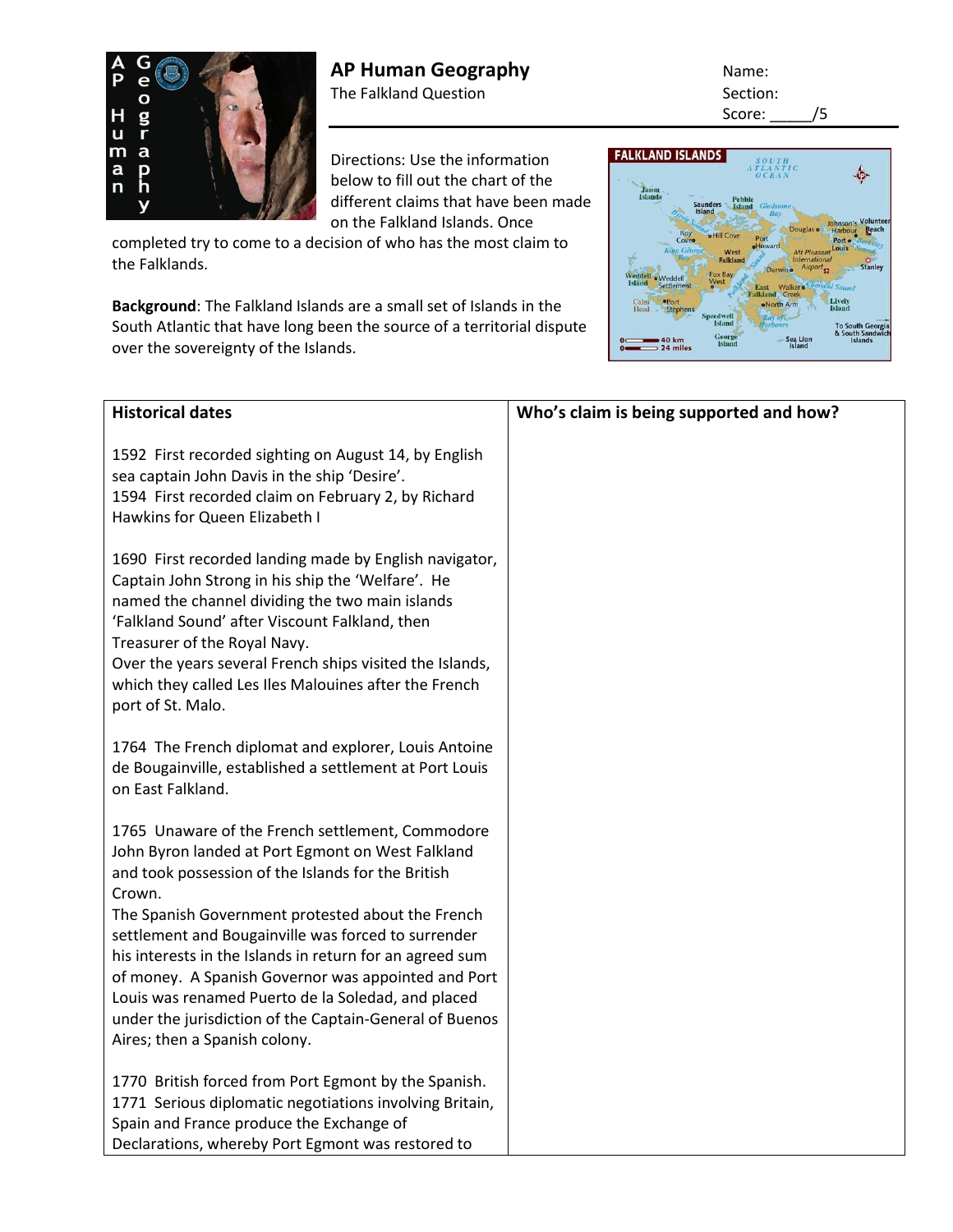## Britain.

1816 The provinces which constituted the old Spanish vice-royalty declared independence from Spain as the United Provinces of the River Plate. Spain refused to recognize any such independence. Argentinean independence not recognized until 1857. 1829 Buenos Aires announced a claim to the Falkland Islands based on inheritance from Spain. Luis Vernet was appointed unpaid Commander of Soledad and Tierra del Fuego. Britain registered a formal protest, asserting her own sovereignty over the Falkland Islands.

1831 Louis Vernet of Buenos Aires seized three American sealing ships, in an attempt to control fishing in Falkland waters. In retaliation, the US sloop 'Lexington' destroyed Puerto de la Soledad, and proclaimed the Islands 'free of all government'. Most of the settlers were persuaded to leave on board the 'Lexington'.

1832 Diplomatic relations between the US and Argentina broke down until 1844. Supporting Britain, the US questioned the claim that all Spanish possessions had been transferred to the Government of Buenos Aires and confirmed its use of the Falklands as a fishing base for over 50 years. The US declared that Spain had exercised no sovereignty over several coasts to which Buenos Aires claimed to be heir, including Patagonia.

1833 Argentinean garrison peacefully give up command Port Louis to British.Buenos Aires protested, only to be told: "The British Government upon this occasion has only exercised its full and undoubted right … The British Government at one time thought it inexpedient to maintain any Garrison in those Islands: It has now altered its views, and has deemed it proper to establish a Post there."

Since this time, British administration has remained unbroken apart from a ten week Argentine occupation in 1982.

1845 Stanley officially became the capital of the Islands when Governor Moody moved the administration from Port Louis. The capital was so named after the Colonial Secretary of the day, Edward Geoffrey Smith Stanley, 14th Earl of Derby.

1947 The Falkland Islands are listed at the United Nations as a Non-Self Governing Territory (NSGT)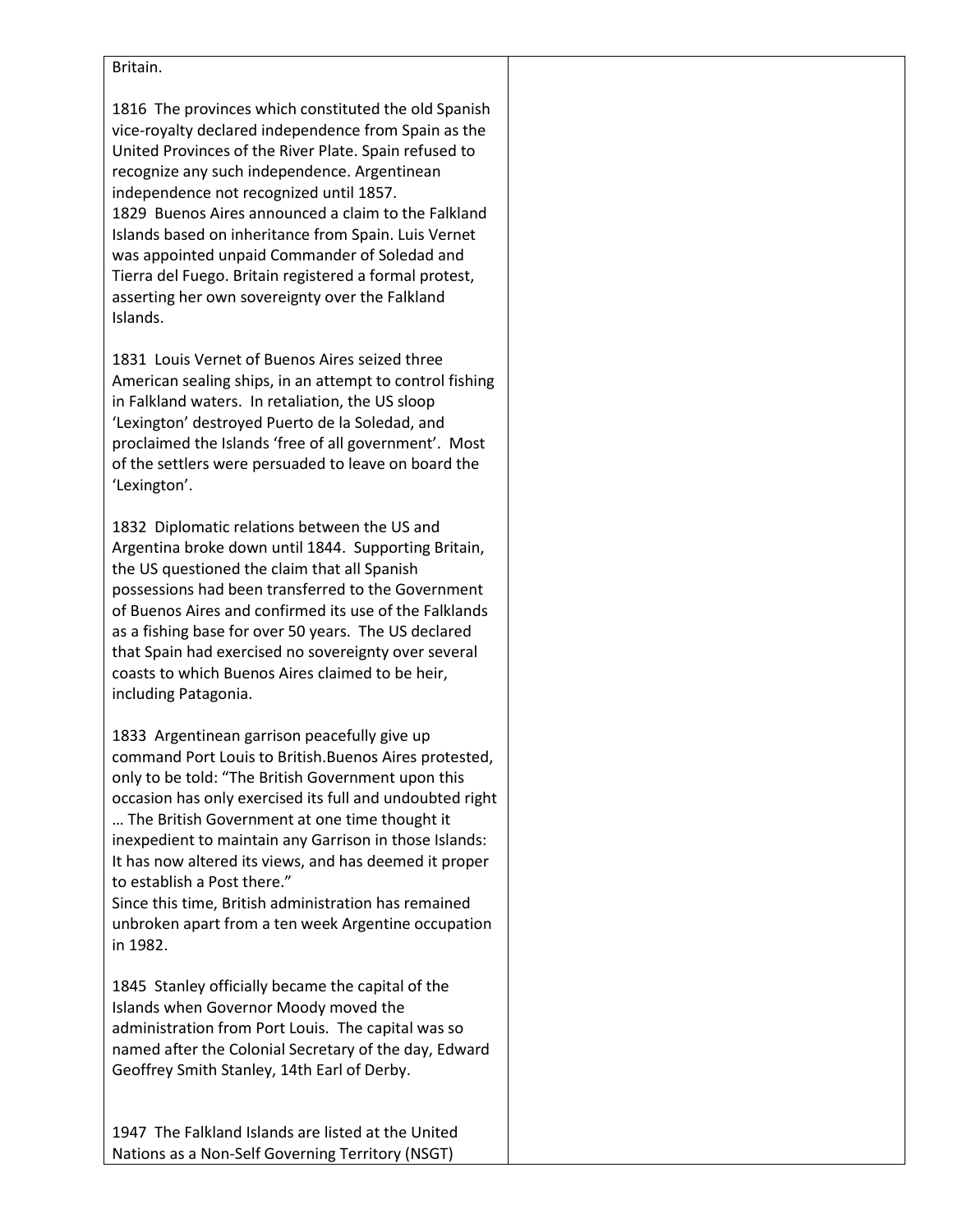| subject to the UN's decolonisation process.<br>1960 UN Resolution 1514 grants the right of Self-<br>Determination to all peoples of NSGTs.                                                                                                                                                                                                                                             |  |
|----------------------------------------------------------------------------------------------------------------------------------------------------------------------------------------------------------------------------------------------------------------------------------------------------------------------------------------------------------------------------------------|--|
| 1965 United Nations Assembly passed Resolution<br>2065, following lobbying by Argentina. This reminded<br>members of the organization's pledge to end all forms<br>of colonialism. Argentine and British Governments<br>were called upon to negotiate a peaceful solution to<br>the sovereignty dispute, bringing the issue to<br>international attention formally for the first time. |  |
| 1971 Communications Agreement was signed by the<br>British and Argentine governments whereby external<br>communications would be provided to the Falkland<br>Islands by Argentina.                                                                                                                                                                                                     |  |
| 1982 On 2 April Argentina invaded the Falkland Islands<br>and diplomatic relations between the two nations were<br>broken off. Argentine troops occupied the Islands for<br>ten weeks before being defeated by the British. The<br>Argentines surrendered on 14 June, now known as<br>Liberation Day.                                                                                  |  |
| 2009 Following almost ten years of discussion and<br>negotiation, a new Constitution for the Falkland Islands<br>took effect on 1 January 2009. Marking an important<br>milestone in the history of the Falkland Islands, the<br>new Constitution provides enhanced local democracy<br>and internal self-government, and enshrines the right<br>of self-determination.                 |  |
| 2013 Referendum held in March, overseen by<br>international observers. Falkland Islanders voted to<br>determine their future, 99.8% of the electorate voted<br>YES to maintaining current political status as a British<br>Overseas Territory.                                                                                                                                         |  |

"Our History - Historical Dates." Our People Our History. Falkland Islands Government, n.d. Web. 27 Mar. 2015. <http://www.falklands.gov.fk/our-people/our-history/>.

| Top 3 Reasons Supporting Britain's Claim | Top 3 Reasons Supporting Argentina's Claim |
|------------------------------------------|--------------------------------------------|
|                                          | 1.                                         |
|                                          |                                            |
|                                          |                                            |
|                                          | 2.                                         |
|                                          |                                            |
|                                          |                                            |
| 3.                                       | 3.                                         |
|                                          |                                            |
|                                          |                                            |

## **Who Has Claim**